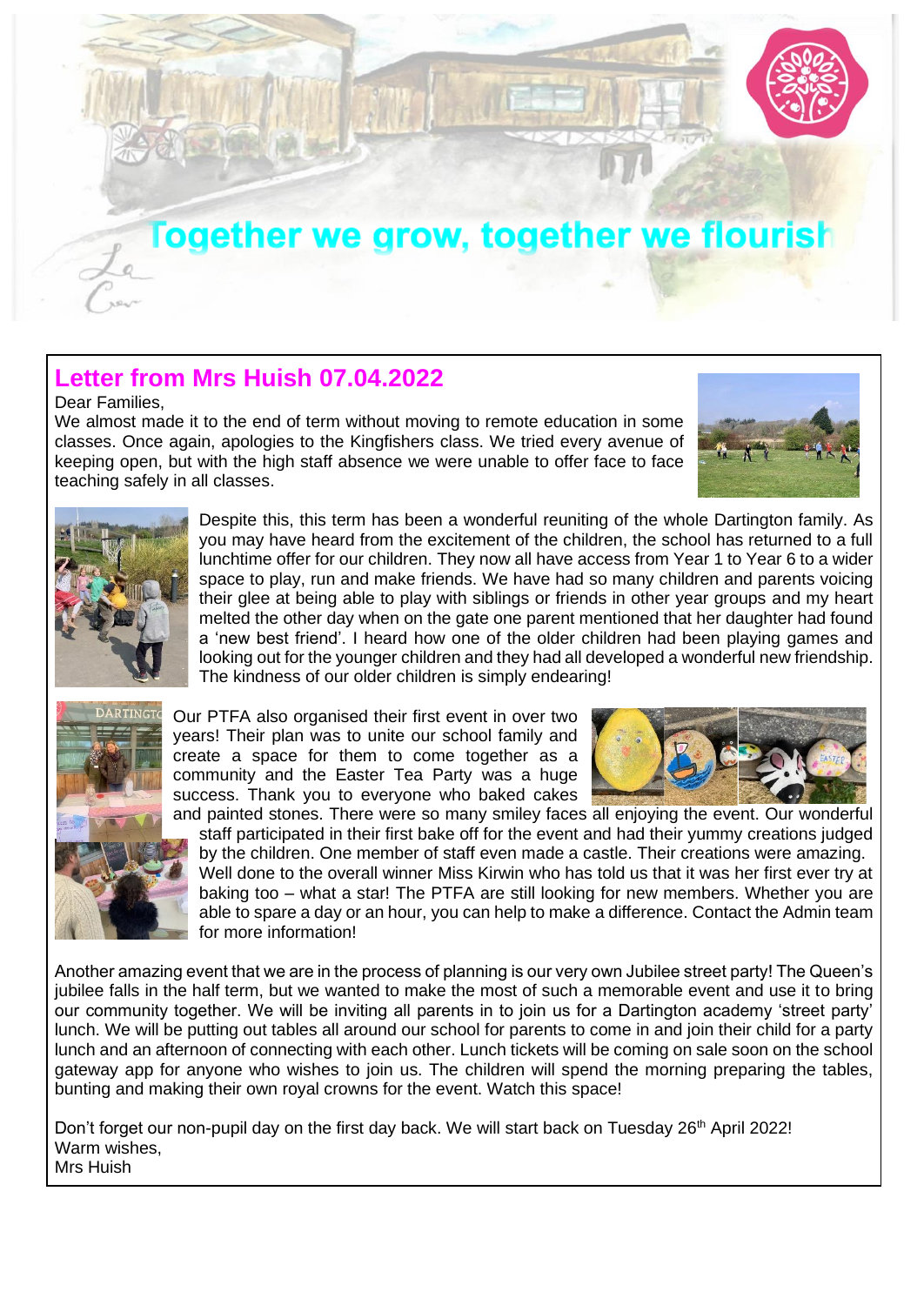#### **Community News:** Ukraine Fundraiser



As always, our pupils noticed a need in our world and wanted to make a difference in their own way. On Wednesday, we all wore yellow and blue to show our support for the families suffering in Ukraine. The children really showed their compassion for those having to flee their homes and Bonny went a step further asking to sell some of her specially made creations for



the cause. Thank you to everyone who donated or bought some of Bonny's earrings and pompoms. Once again, our community has supported making a difference to others!

### **Community News:** Fabulous school family fitness – get involved!

One of our parents has started a fitness group for other parents to join. Find out more here:

Need to Energise Your Day? Join Our Post-School-Dropoff Fitness Sessions and feel STOKED all day long!

Weekdays, 9:15-10:00 in term time Meet at Meadowbrook Playground Get a Whole-Body Workout focussing on Strengthening, Conditioning, and Feeling Great! Added Bonus: It's very welcoming and a great way to combine a morning social session with some challenging moves!

Cost: Pay what you can Message Mary with contact info to register or to receive notifications: 07816271863

#### **Curriculum:** What have we been learning?



It has been so wonderful to see all the exciting curriculum opportunities that our children are now getting throughout the week. They have spoken so excitedly about the wonderful learning that they are experiencing from watching tadpoles growing in EYFS to learning about magnets in Year 4. There is so much awe and wonder in the world around us! We have even been blessed enough to have a badminton specialist coach come in for the day to give each class a personal badminton lesson and some of the children have been digging and building us a new walkway in the playground to protect the grass area and make our school look even more gorgeous!

#### **Ipdate:** Who are we welcoming to our school?



After Easter, we will be welcoming Mrs Calder back from her maternity leave. She will be returning part time to the Starlings class and job sharing with Mrs Ryan Carter. We cannot wait to welcome her back! We also welcome Miss Gale who will be stepping in for Mrs Davis in Nightingales as she goes on her maternity leave. We have also just advertised for another learning support assistant to work across the school. I am

pleased to announce that Mrs Irvine was successful and will be joining the Dartington team after Easter. Please introduce yourselves to Miss Gale and Mrs Irvine and give them a warm Dartington welcome!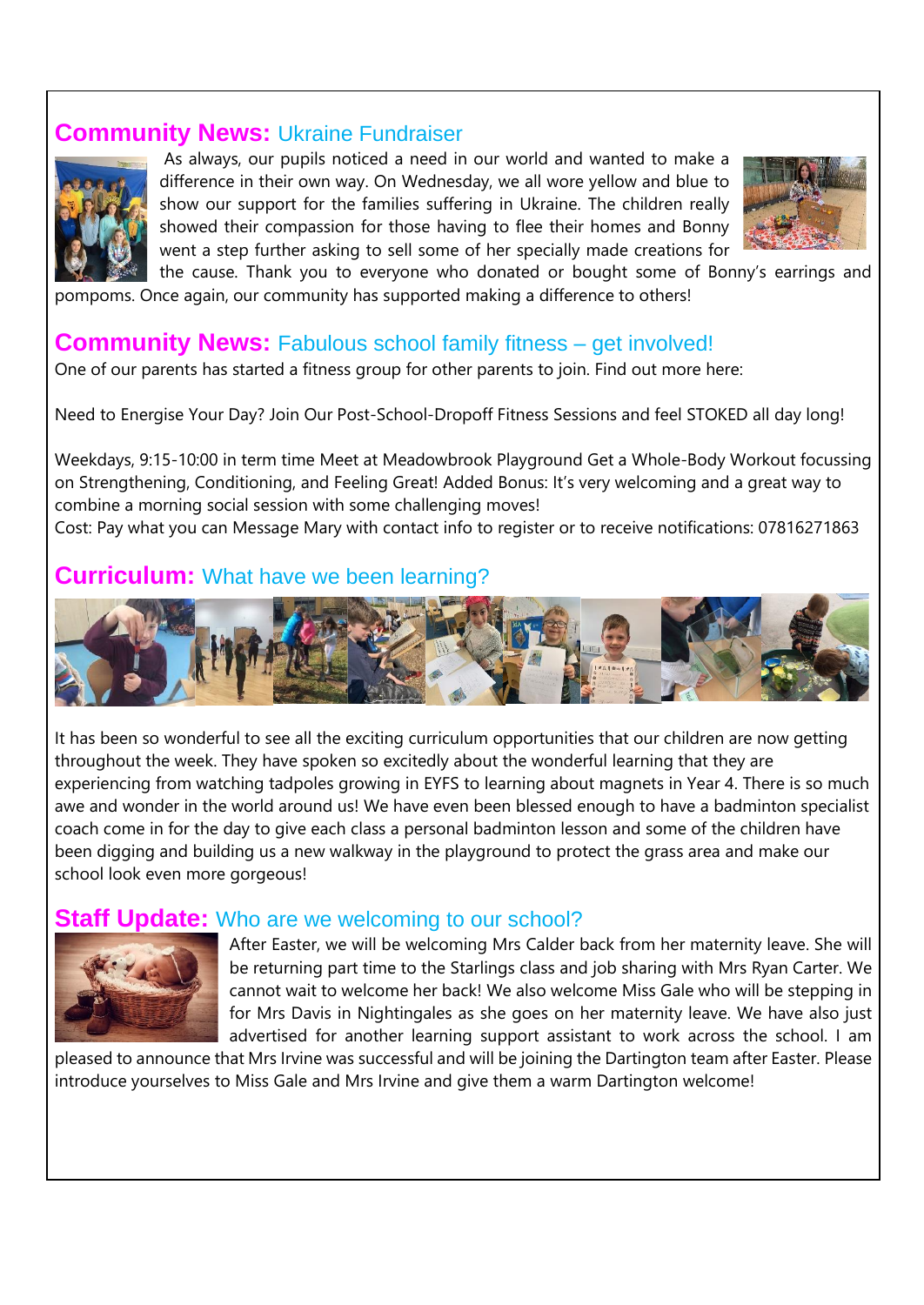# **Community News:** PTFA

Dear Parents,

We just wanted to say a huge thank you to everyone for helping to make the Easter tea party last Friday such a success.

Thank you to everyone who brought in delicious cakes and goodies to sell and to those who helped out during the afternoon. We really couldn't have raised the amount we did without all of your kind help and donations.

Also, a big thank you to the staff who entered the bake-off competition with some truly creative designs! These were auctioned off afterwards and were reported to be just as delicious as they looked!

As a result of the sales from cakes, teas, coffees and guesses for how many mini eggs were in the jar, we raised a whopping £450!

Results:

Staff bake-off: 1st place - Miss Kirwin



2nd place - Mrs Eyland



3rd place - Miss Lilley



Guess the number of eggs:

Well done to Barley who had the closest guess at 675 eggs. There were 687 eggs in the jar!

Thank you everyone for a really fun afternoon.

PTFA